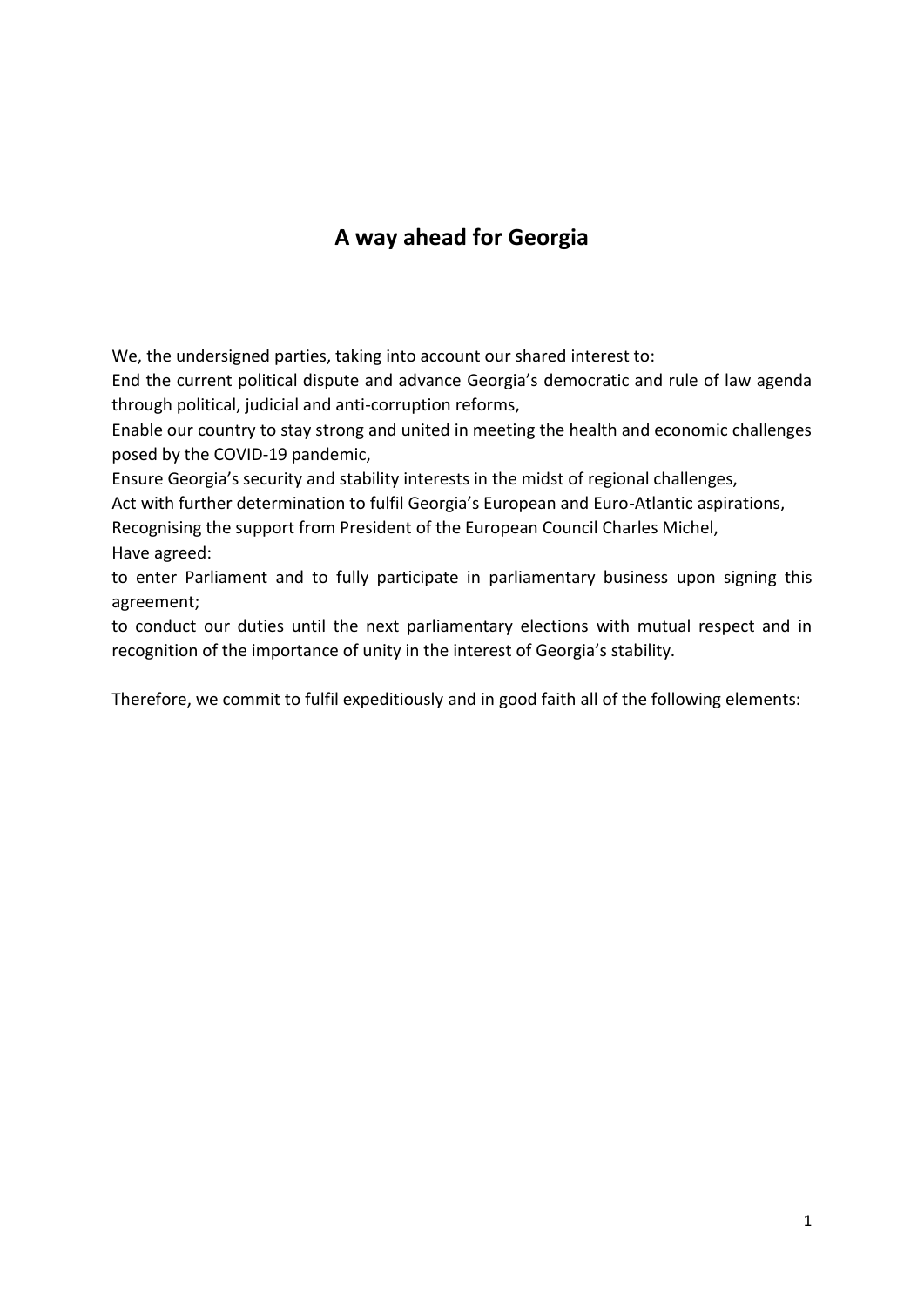# **1. Addressing perceptions of politicized justice**

- In the interest of Georgia's political stability and in order to implement this agreement, the signatories commit to address, within one week of signing this agreement, the two cases of perceived politicized justice, either by an amnesty and/or by taking such steps as to produce an equivalent outcome. In particular, within one week of signature of the agreement, a party represented in Parliament shall initiate an amnesty law for all violations and convictions stemming from the 19-21 June 2019 protests.
- Moreover, Parliament shall address the perception of politicized justice through legislation and amending the Rules of Procedure as necessary, to require a higher than simple majority threshold for the lifting of parliamentary immunity.

#### *Timeline:*

*1. Within one week of signature: actions necessary to fulfil this provision shall be taken. 2. All signatories then enter Parliament to vote on the legislative changes and the reform of parliamentary rules.*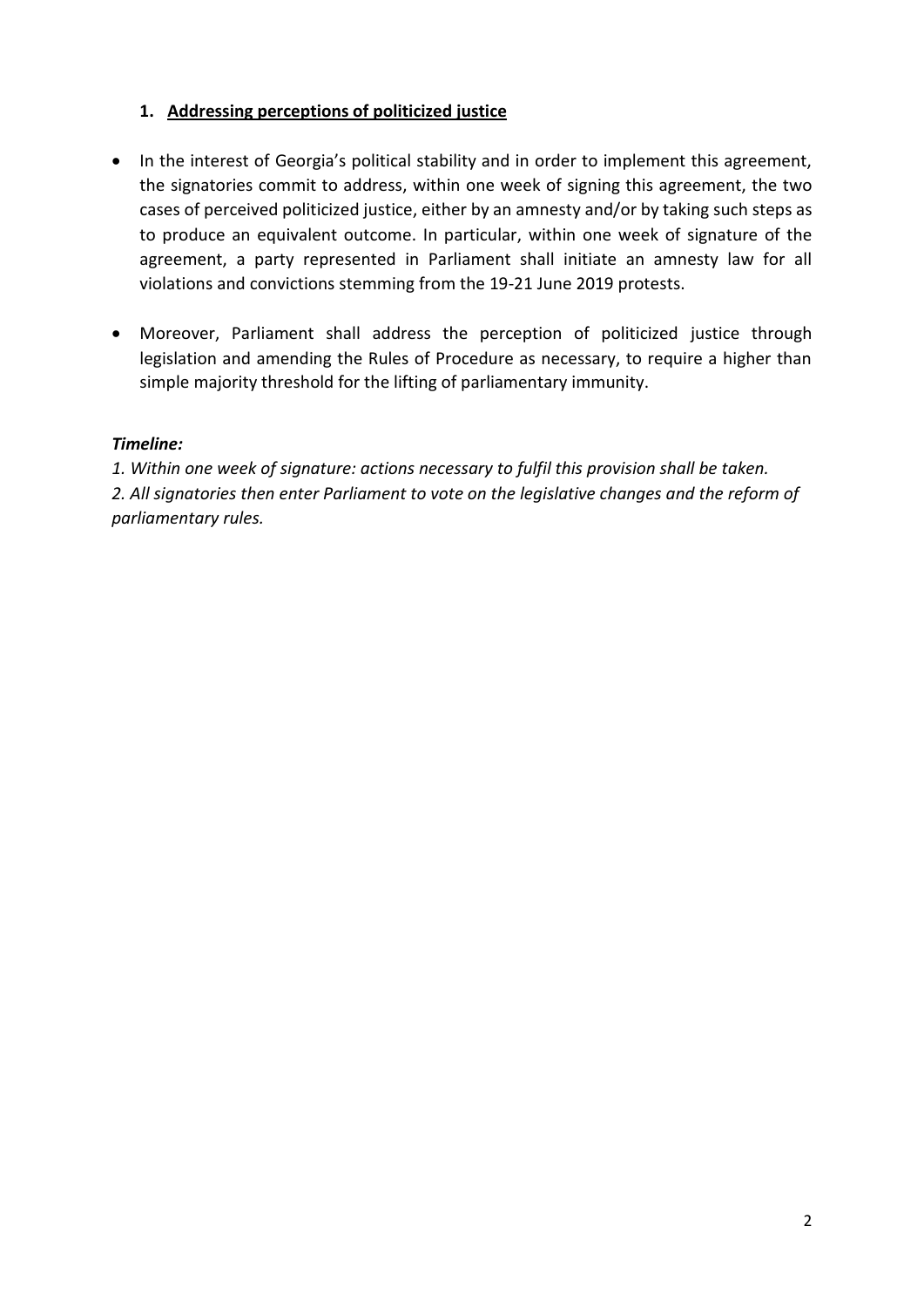# **2. Ambitious electoral reform**

- All future parliamentary elections shall be fully proportional. The next two parliamentary elections shall have a threshold between natural and 2%.
- A grouping of at least 4 Members of Parliament shall be allowed to form a parliamentary faction to which MPs of other parties can be included.
- The parties shall support the bill tabled in Parliament on 2 March, with the following complementary or modifying amendments:
- Local elections: a 4/1 ratio of proportional and majoritarian mandates for the 5 largest cities and 2/1 for all others; thresholds shall be 2.5% in Tbilisi and 3% everywhere else.
- Central Election Commission: 8 professional members and 9 political party members. Professional members appointed by two-thirds majority of the Parliament's full composition. One of the political party members representing an opposition party shall be Deputy Chairperson.
- District Election Commissions: same proportions and two-thirds majority in CEC on professional members' appointment.
- Precinct Election Commissions: same proportions subject to a parliamentary discussion on feasibility. Professional members appointed by simple majority plus one vote in DECs. PEC Protocols to be signed by at least 5 professional members plus one political party member.
- CEC Chairperson shall be elected by two-thirds majority of the Members of Parliament.
- An "anti-deadlock" mechanism for the election of the Chairperson and/or of the professional members of the Central Election Commission shall be established as follows:
	- 1. The first two attempts shall require a two-thirds majority. The third attempt shall require a three-fifths majority. Subsequent attempts shall require a simple majority.
	- 2. Votes shall take place no earlier than 4 weeks after the previous vote.
	- 3. Any appointment pursuant to this anti-deadlock procedure (lower than a two-thirds majority) shall be temporary, with a term limited to six months, during which the standard appointment procedure shall be re-launched.
- Clear criteria for the recounts of ballots shall be defined. The automatic 10% recount of all precincts on a random basis remains.
- A special task force shall be set up under the CEC's mandate to include Public Defender's Office and invite credible non-partisan election observer organisations, as well as trusted invited domestic and international experts, to review the dispute resolution process and provide timely recommendations to the CEC. The task force may be given additional functions such as involvement in recounts.
- In line with the Venice Commission and OSCE/ODIHR Joint Opinions of 20 March 2021, related to two draft laws tabled in January 2021 to amend provisions on party registration and on party financing, the adoption of the proposed amendments shall be reconsidered.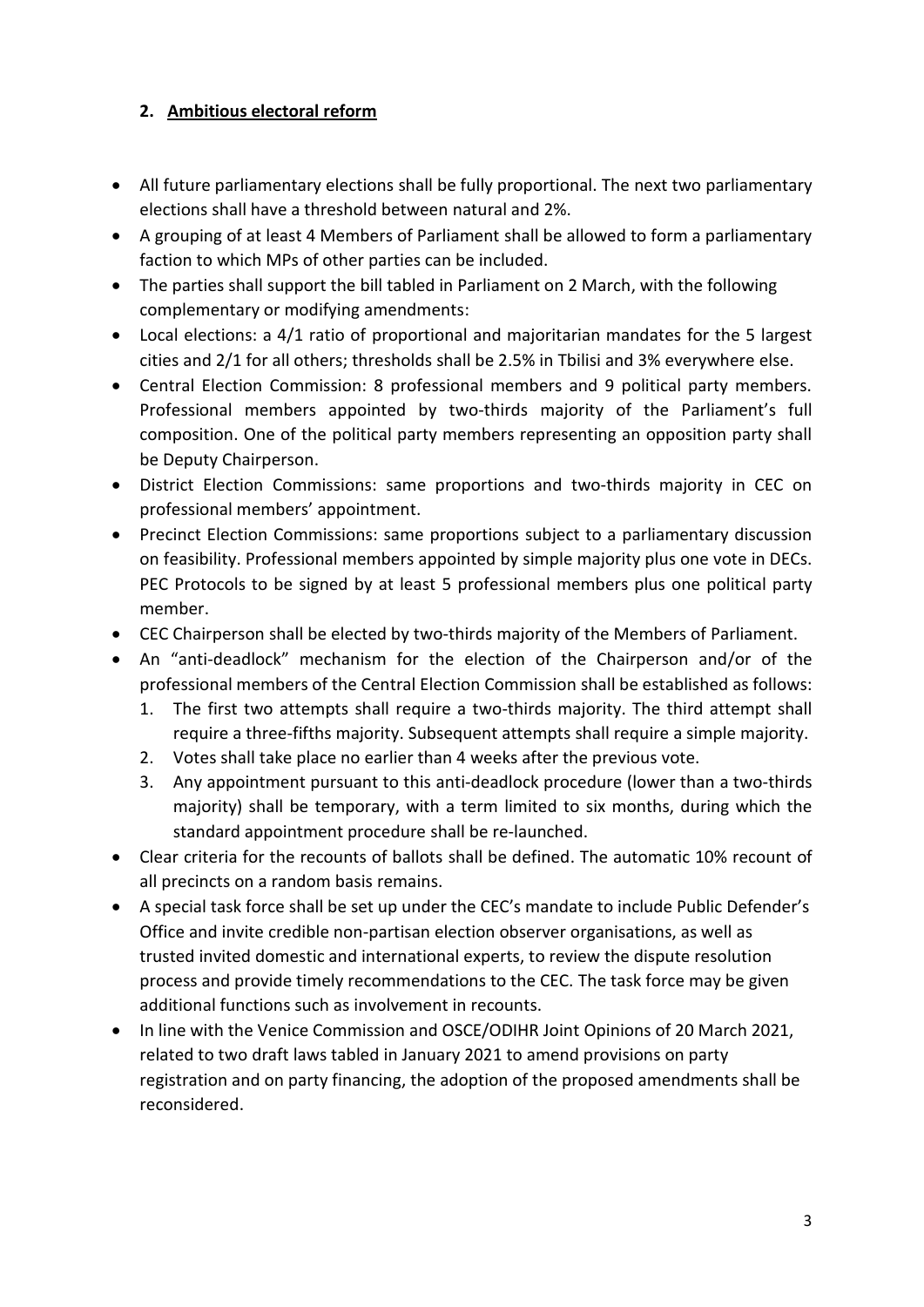## *Timeline:*

- *1. Discussion resumes on the draft electoral bill in the Working Group, upon the other opposition parties' entry into Parliament*
- *2. An updated draft, amended to fully reflect this agreement, is sent to ODIHR for*  opinion within two weeks of conclusion of this agreement
- *3. All required amendments shall be adopted by the Parliament in good time before the 2021 local self governmental elections*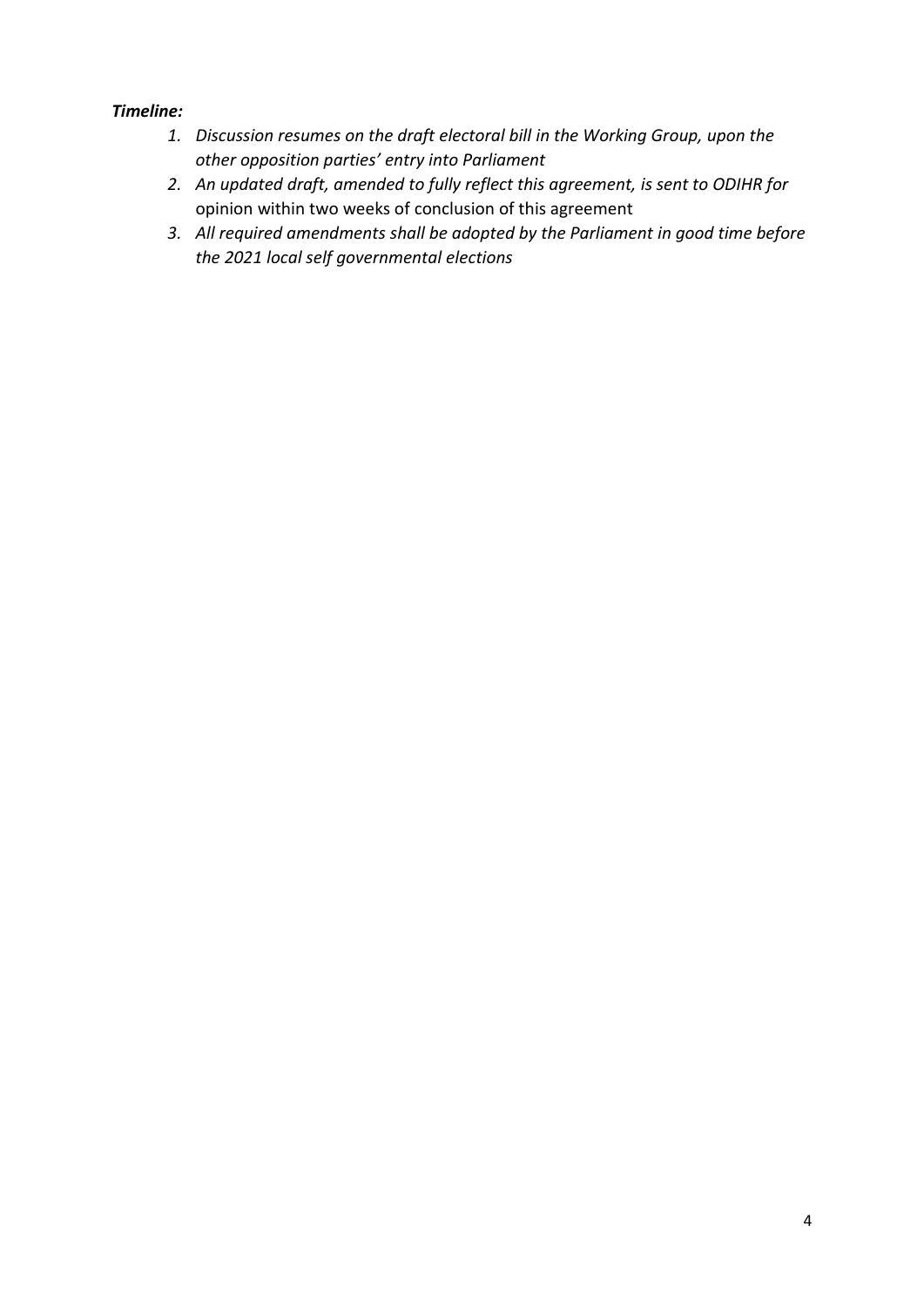# **3. Rule of Law/Judicial Reform**

Parliament shall adopt ambitious judicial reform in this Parliamentary term, including the following, as the first step in a broad, inclusive and cross-party reform process.

 To increase the independence, accountability and quality of the judicial system, the Georgian authorities will, in line with two packages of judicial reforms adopted in 2017 and 2019:

a) further enhance transparency and merit-based selections in the appointment of judges to first instance and appeal courts, notably by publishing written justifications for appointments of judges with reference to integrity and competence criteria; b) submit to the Parliament draft legislation on the appointments to the Supreme Court in line with the related Venice Commission opinion No. 949/2019 of 24 June 2019, notably as concerns the staggered approach to appointments, open voting in the High Council of Justice, and the need for the latter to justify the nominations; c) refrain from making appointments to the Supreme Court under existing rules; d) adopt the legislation implementing the ruling of the Constitutional Court of Georgia from June 2019 by setting rules for the publication of judicial decisions.

- In the meantime, as regards the Supreme Court, all ongoing appointments shall be paused and the application process shall be reopened, including to new candidates, once the new legislation have entered into force.
- Substantive reform of the High Council of Justice to increase transparency, integrity and accountability, including in appointments, appraisals, promotions, transfers, disciplinary measures and appeals shall be drawn up, submitted to the Venice Commission and the OSCE/ODIHR for an opinion and their recommendations shall be fully implemented.
- As regards future Prosecutors General, following necessary procedures for constitutional revision, including a public debate, the parties commit to pursuing a shared political position that a vote of a qualified majority of the Members of Parliament, ensuring the broadest, cross-party political support, shall be required for the appointment of the next Prosecutors General and to align these appointments with international best practices to ensure appointments are made in a transparent, non-partisan manner, based on merits. Furthermore, the parties commit to pursuing a shared political position on establishing an "anti-deadlock" mechanism for the election of future Prosecutors General, as follows:
	- 1. The first two attempts shall require a qualified majority. Subsequent attempts shall require a simple majority.
	- 2. Votes shall take place no earlier than 4 weeks after the previous vote.
	- 3. Any appointment pursuant to this anti-deadlock procedure (lower than the qualified majority) shall be temporary, with a term limited to one year, during which the standard appointment procedure shall be re-launched.
- The parties commit to further judicial reform through an inclusive process, including an assessment of the effectiveness of the 3rd and 4th waves of judicial reform. International advice and support will be sought for implementation of these reforms, in particular as regards the integrity of appointees.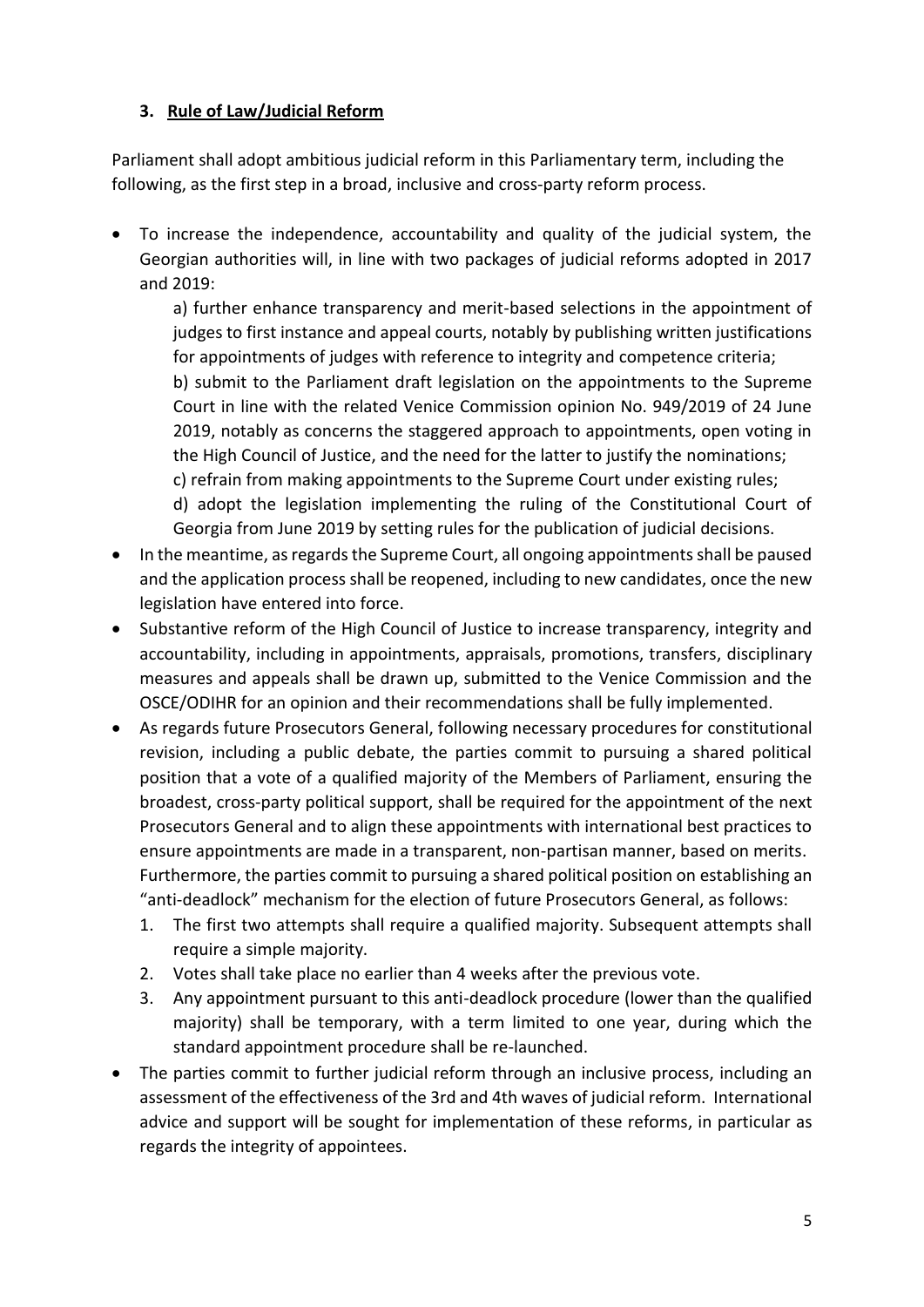## *Timeline:*

- *1. Discussion on the implementation of this agreement and on the further reforms starts upon the other opposition parties' entry into Parliament.*
- *2. A draft is tabled and sent before 1 July to the Venice Commission for opinion.*
- *3. A first vote takes place in the autumn session of 2021.*
- *4. Parliament adopts the reforms expeditiously and no later than during the Spring 2022 session.*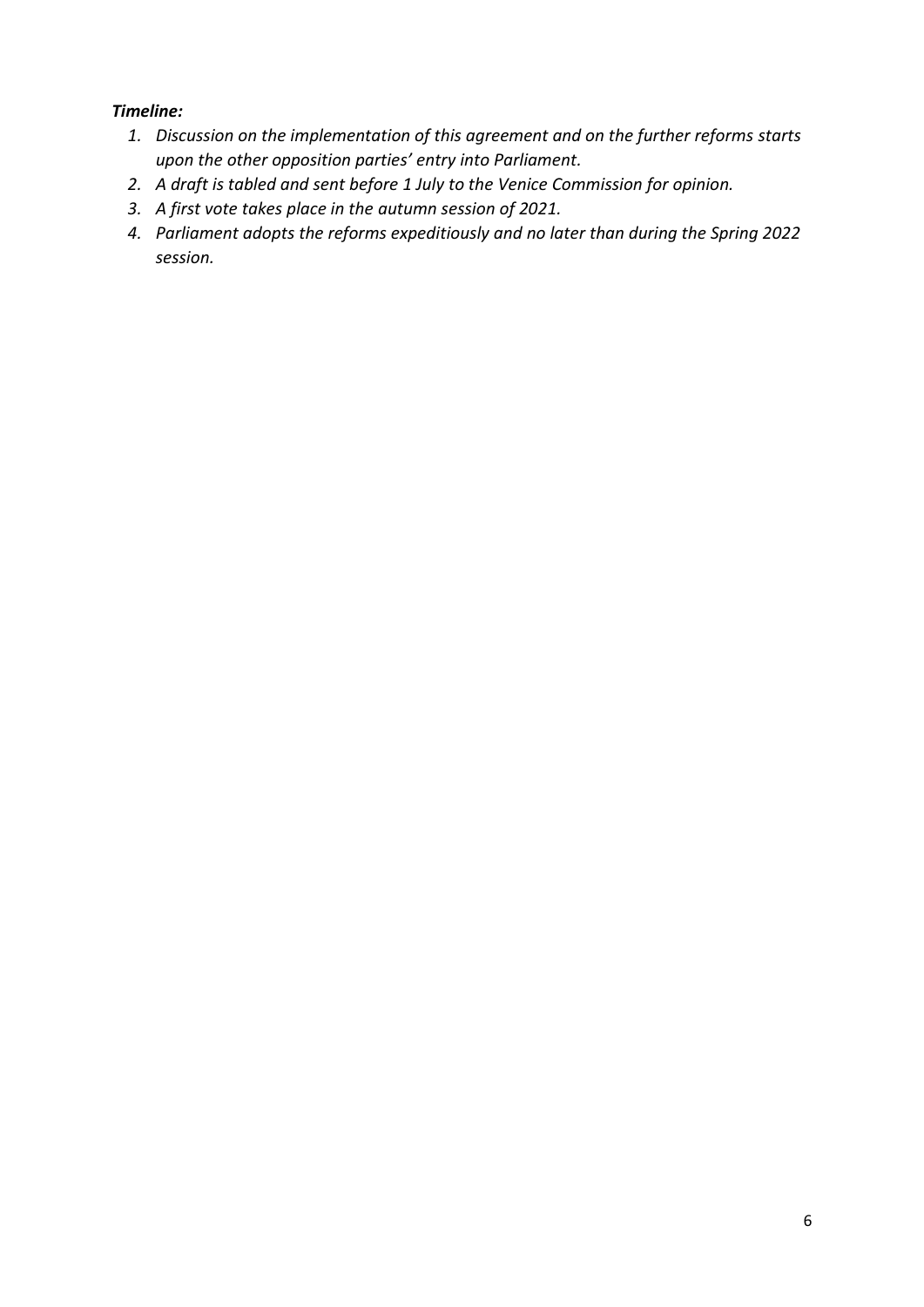#### **4. Power Sharing in the Parliament**

- Opposition MPs shall be assigned 5 committee chairmanships, 2 of which shall be among the following five committees:
	- 1. Committee on Procedural Issues and Rules
	- 2. Committee on Legal Issues
	- 3. Human Rights Committee
	- 4. Budget and Finance Committee
	- 5. Foreign Relations Committee
- Opposition MPs shall be assigned the position of 1 chairmanship among the following Parliament delegations to international fora: Euronest PA, EU-Georgia Parliamentary Association Committee, Parliamentary Assembly of the Council of Europe and the OSCE PA.
- Other positions shall be assigned in the future using a more inclusive formula such as the D'Hondt rule.
- The parties shall seek to establish a Jean Monnet Dialogue with the European Parliament.

*Timeline: Within one week of signature: start the process to define more power sharing in the Parliament with the changes to take effect upon convening of the autumn session of 2021.*